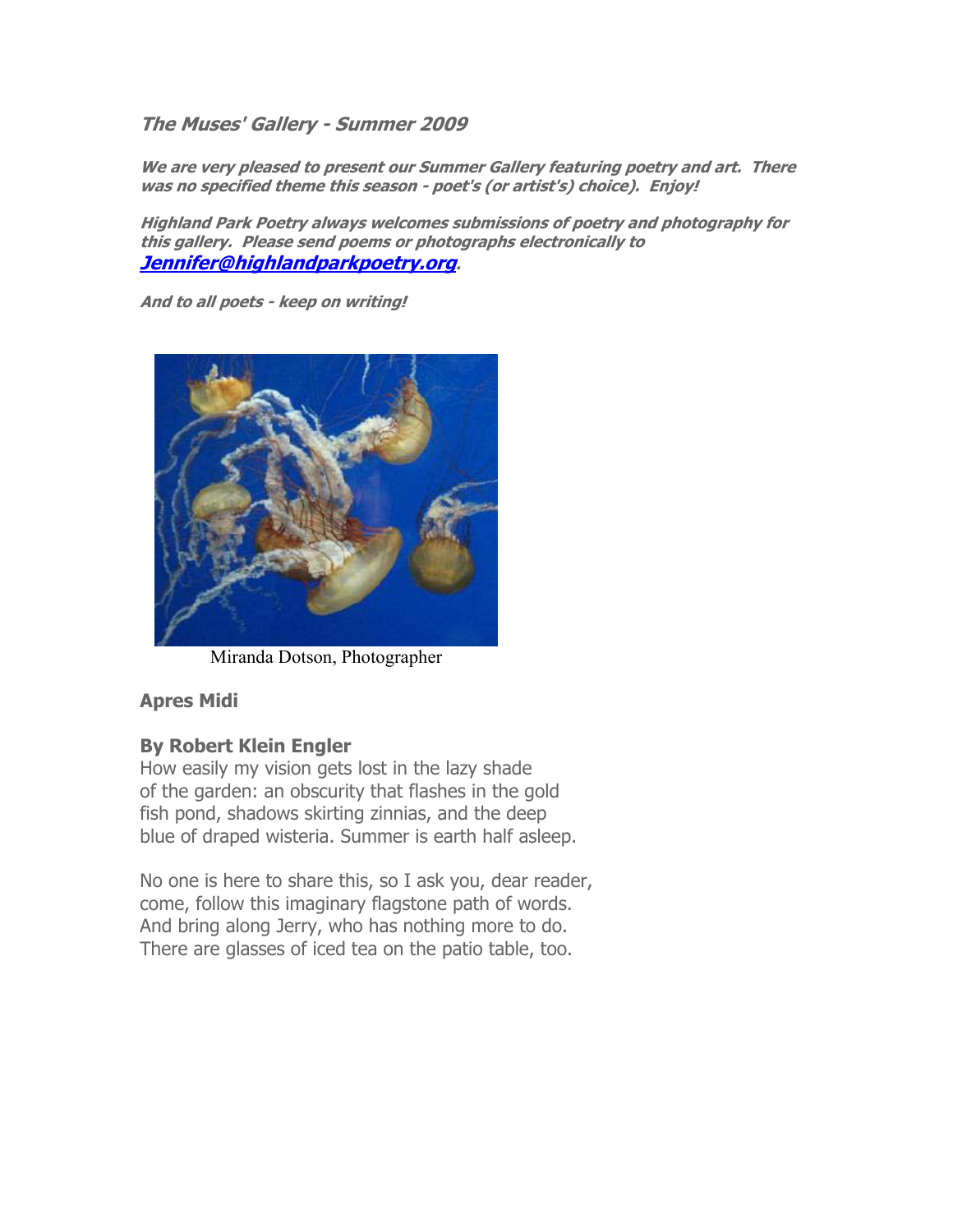# **Boy On A Swing**

# **By Charles Schwartz**

once your eyes were open, once you reached for the sky, once you swung high and free, your toes pointing to the blue.

grip tightly, young boy,fly high, and dream of heaven, swing until you close your eyes, swing on and on, up and down.

with sun warming your face, and a wind on your back, breathe in a prayer, endure summer's embrace.

defy warning bells as you fly high, before you lay down, before you fall, your bronze image on a swing, no parallel shadows to dent the ground.



**Jan Burke, Photographer**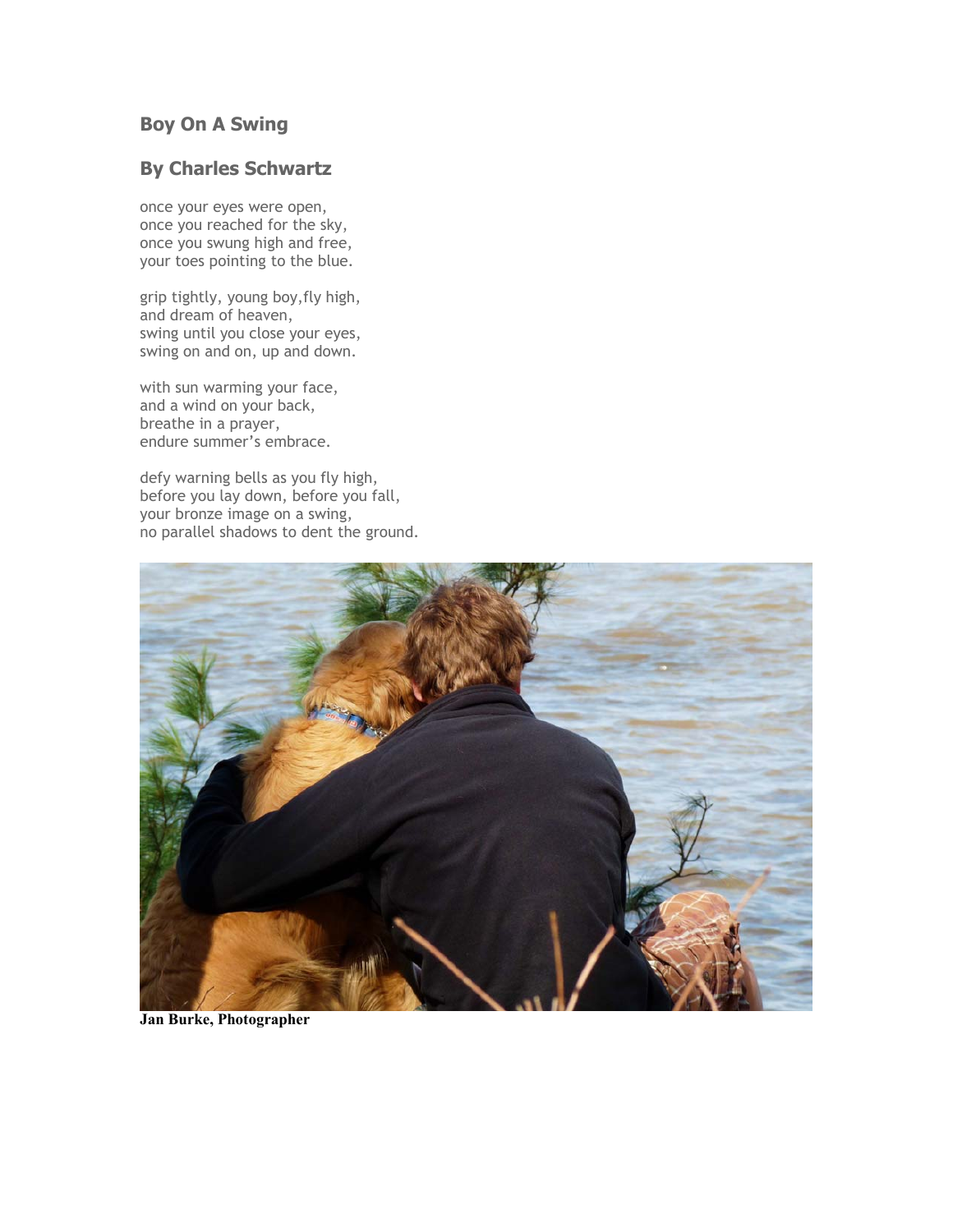# **Champagne Days**

## **By Judith Bernstein**

Nothing becomes a summer day Like sipping Champagne With a straw Right out of the icy bottle, Recumbent in a hammock Stretched between two trees, Filling up on hollow rhinestones Spinning free in an alcoholic haze.

Pop, pop, pop, The bubbles burst Inflating me. Rotund I float Out of the hammock, Over the fence, Above the trees, Until I'm face to face With the gawking crows.

Beyond the highway Across the pond, Snagging my shirt On the steeple spire,

Looking down on The shopping hordes, Tagging the clouds With my fingertips, I float the afternoon away.

Burp, burp, burp To my despair I begin to deflate, In lurching steps I slowly descend From my lofty heights, Settling into the Crown of a leafy maple, One foot in a robin's nest One arm in an acorn filled hollow.

Stuck like a kite, Stranded like a cat, I pull out my cell phone And call For a fireman to rescue me.



**Ken Dusynski, Photographer**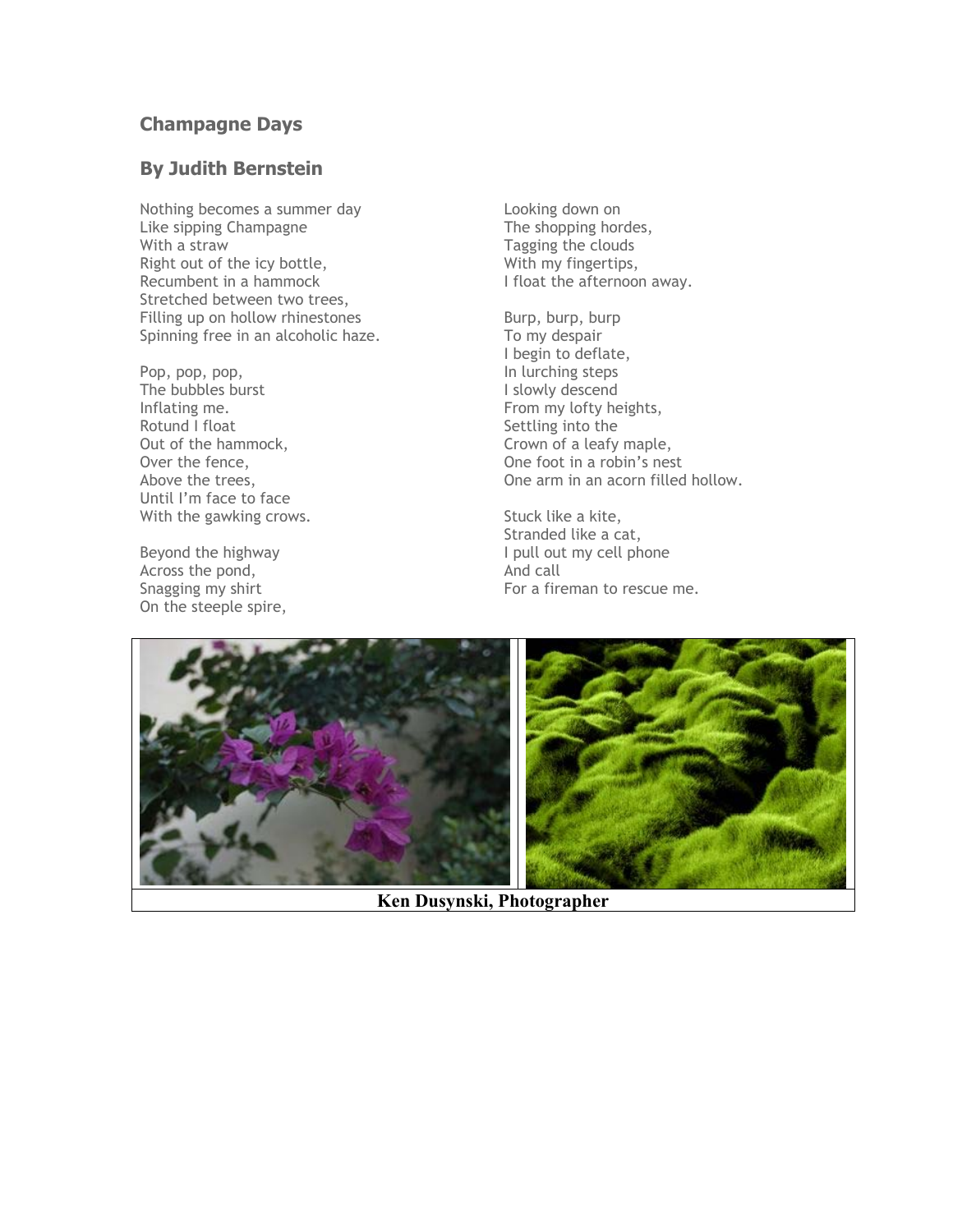### **Aria**

#### **By Clara Berman**

Soaked in sunshine, garlanded in flowers The emblem-blue sofa breathes, vibrant Where he once sat Happily ensconced in the Northern corner Drenched in warm, Western light

One garden behind him, one beyond Mirrored in vivid impressions on the oaken walls The long, old Palmer stereo system stretching along one wall

flanked by new speakers, decorated with rows of family attitudes, and newer technology CDs of Domingo, Callas, and Tucker's Kol Nidre along the top while racks of vinyl jealously guarded to one side speak of worlds beloved, along with golf clubs, cane and red socks cap and jacket once the materials of life revolved around and used like numbers and momentos carefully saved and kept now symbols in memory of a fine and well-lived life

## **Fireflies**

#### **By Ellen Savage**

Lingering fireflies Floating lanterns, Lilliputian lighthouses rising in darkness Leading hope for longevity To safety of soft sand Free to realize dreams.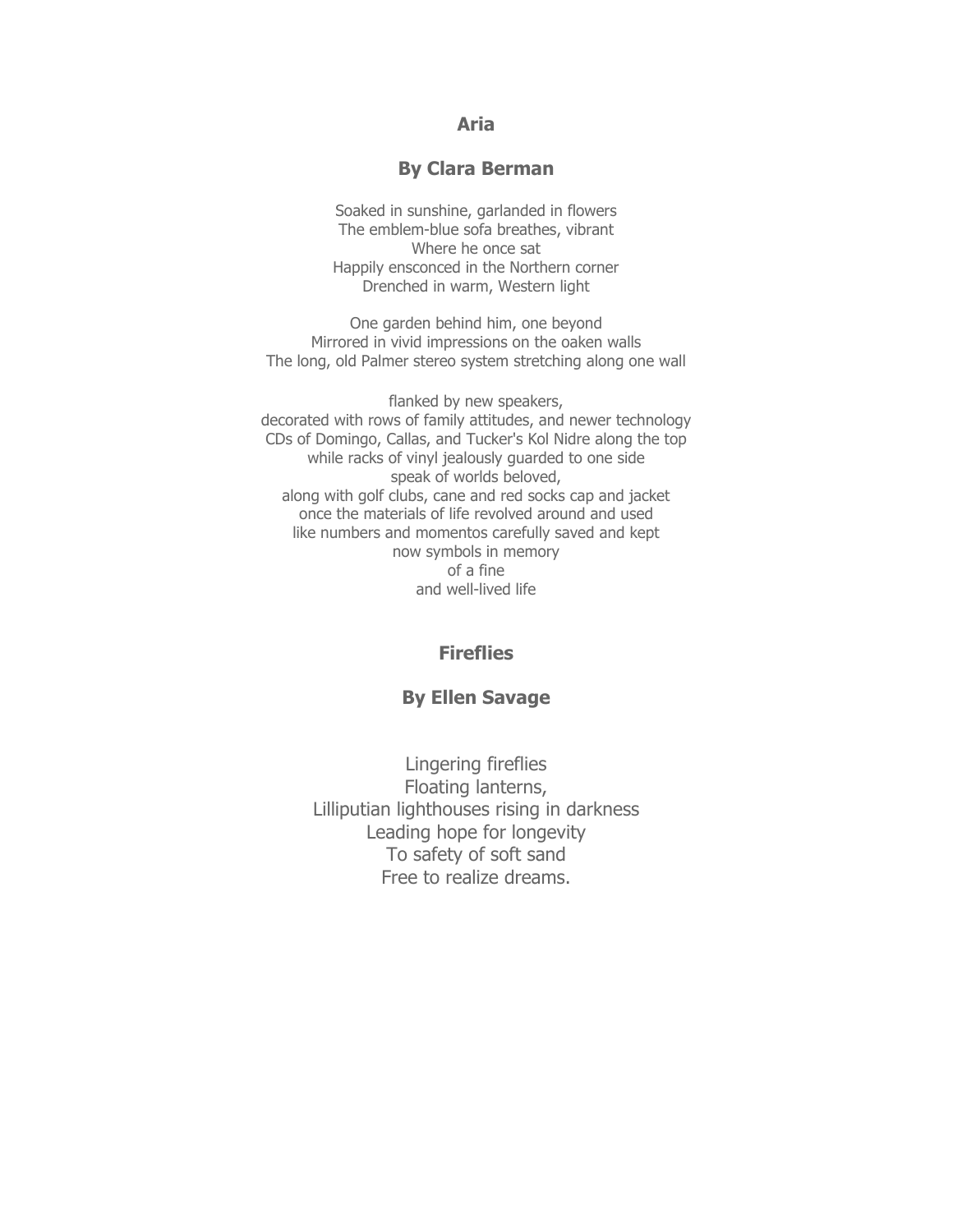

**Artist, Robert Cote**

# **A Farmer's Lullaby**

# **By Robert Cote**

Sound arrived as the light was leaving I was resting from daytime heaving At first in a trickle like starlight glistening or louder in waves as my efforts listening

Who are these players who come and sit Loyally each night to follow the conductor moon Who find their positions in the orchestra pit And begin to play the sweetest tune We'll not look upon them or their likeness see Although their song is sweet and slight The horrid creatures that they be Are hidden behind the curtain of night

Toad and Cricket, Beetle and Worm Whose forms and face have made us squirm With bassoon base, viola, and pipe and peep Lull our lids to dream and sleep

# **Dog Nap**

 **for Scout** 

# **By Arlyn Miller**

Oh to surrender to the afternoon light, lie your honey colored self down on the oak floor boards, the sun blessing you in a quilt of shadowed window panes.

April shines her countenance upon you. The kitchen hums in shades of amber. The yard waits patiently, a bounty of rabbits and tennis balls.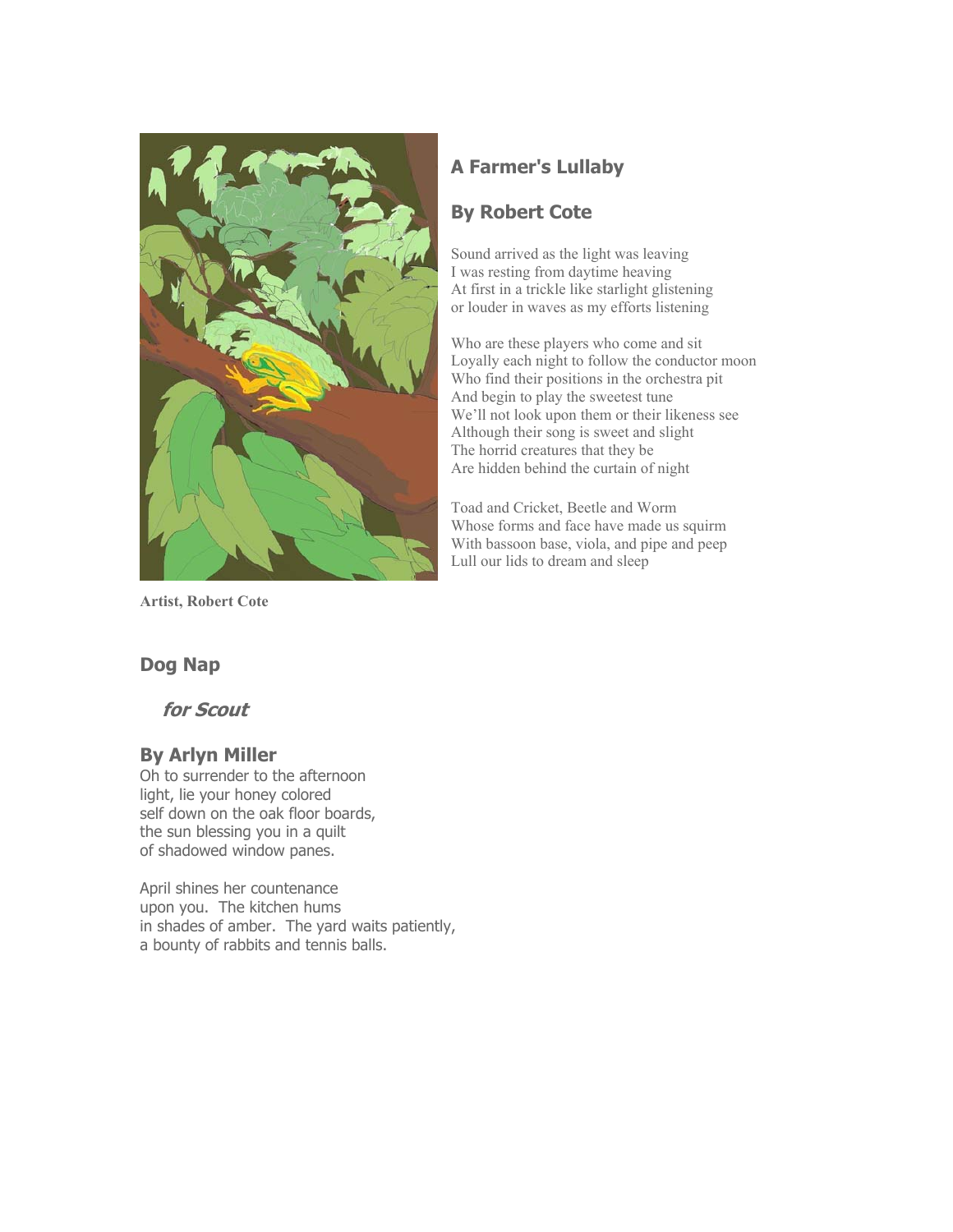## **Mist**

# **By Edward Kaufman**

The moon was veiled in mist as it floated in the velvet skies. Catching my heart by surprise, mist also began to cover my eyes. My thoughts filled with you. The music of your laughter, the warmth of your smile. Yes, it is true, the embrace of your eyes, and the tenderness of your your sweet lips, which I have joyfully kissed brought from above that mist to my eyes, as I peered at the lush night skies Whenever I am not with you, you are dearly, dearly missed.

#### **Jan Burke, Photographer**



**Bialystok Impasse**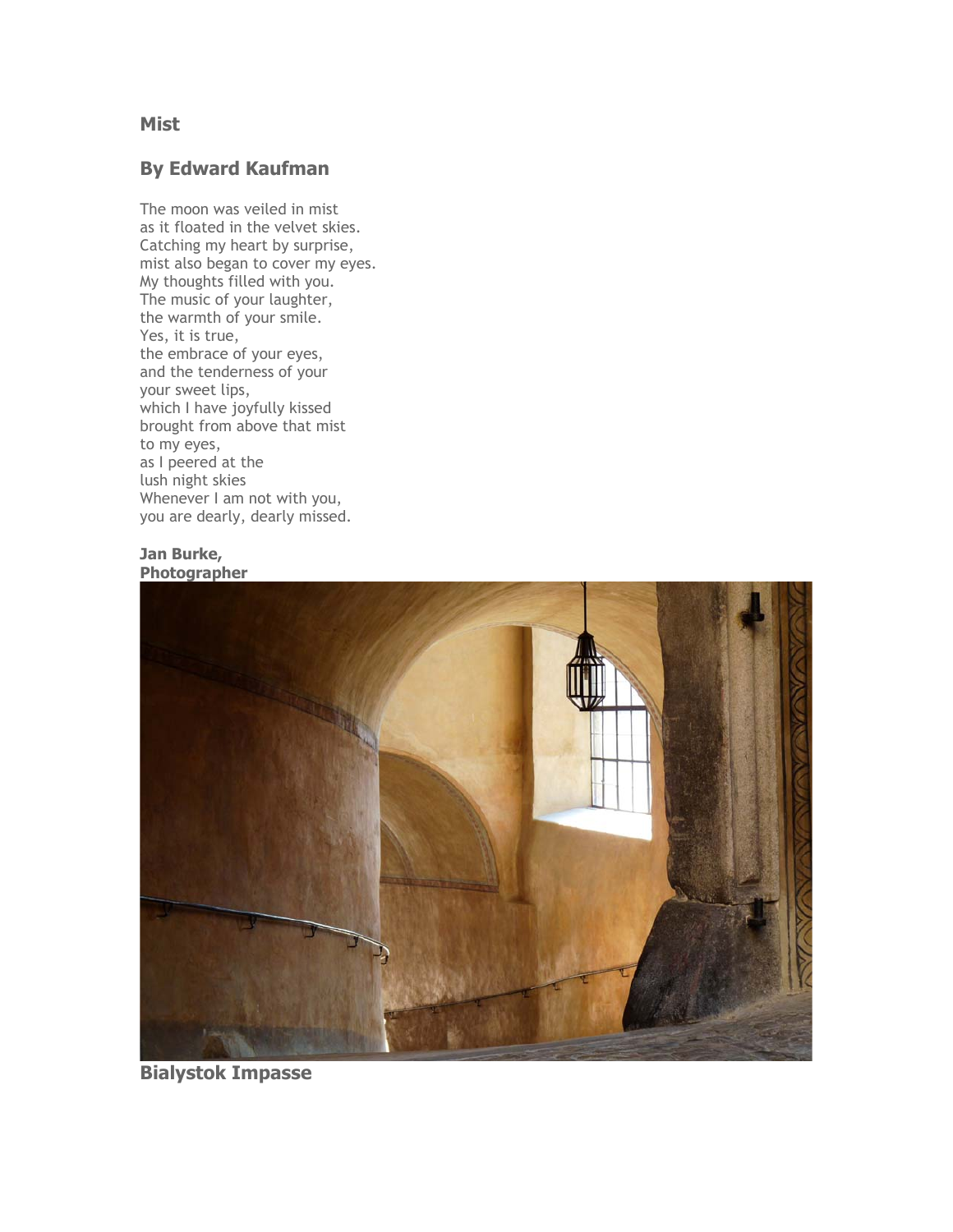#### **By Lois Barr**

#### This poem first appeared online at The New Vilna Review: http://www.newvilnareview.com/poetry/bialystok-impasse.html

I. I awaken from a nap in schul

--*Alyssa has twinned* the rabbi says, *with Anya Planik from Bialystok who never had a bat mitzvah. At ten she was taken by train to die at Auschwitz*. I would go to Bialystok I think To know what the grit tastes like under my nails if I made a mud pie. To shiver with cold in a dingy outhouse. Are there still outhouses? To taste Bialystoker tea and float down a chilly river on a hot summer day. Is there a river? To wander crooked streets and get lost to hear Bialystoker Polish all around me on market days. If there is still a market. To look for small signs of Yiddish any marker to say my bubby's family lived here once. To see the kind of light they saw in early morning to smell herring in oak barrels and smoked pork sausage.

#### II. I walk on the treadmill

--*My family was from Bialystok*, I tell Marek, a man from the Centre Club. *--What was their name? --Kagan.* He wrinkles his eyebrows, *Not a Polish name. --Jewish*, I say. *--There used to be some Jews in Bialystok,* he says as I walk on the treadmill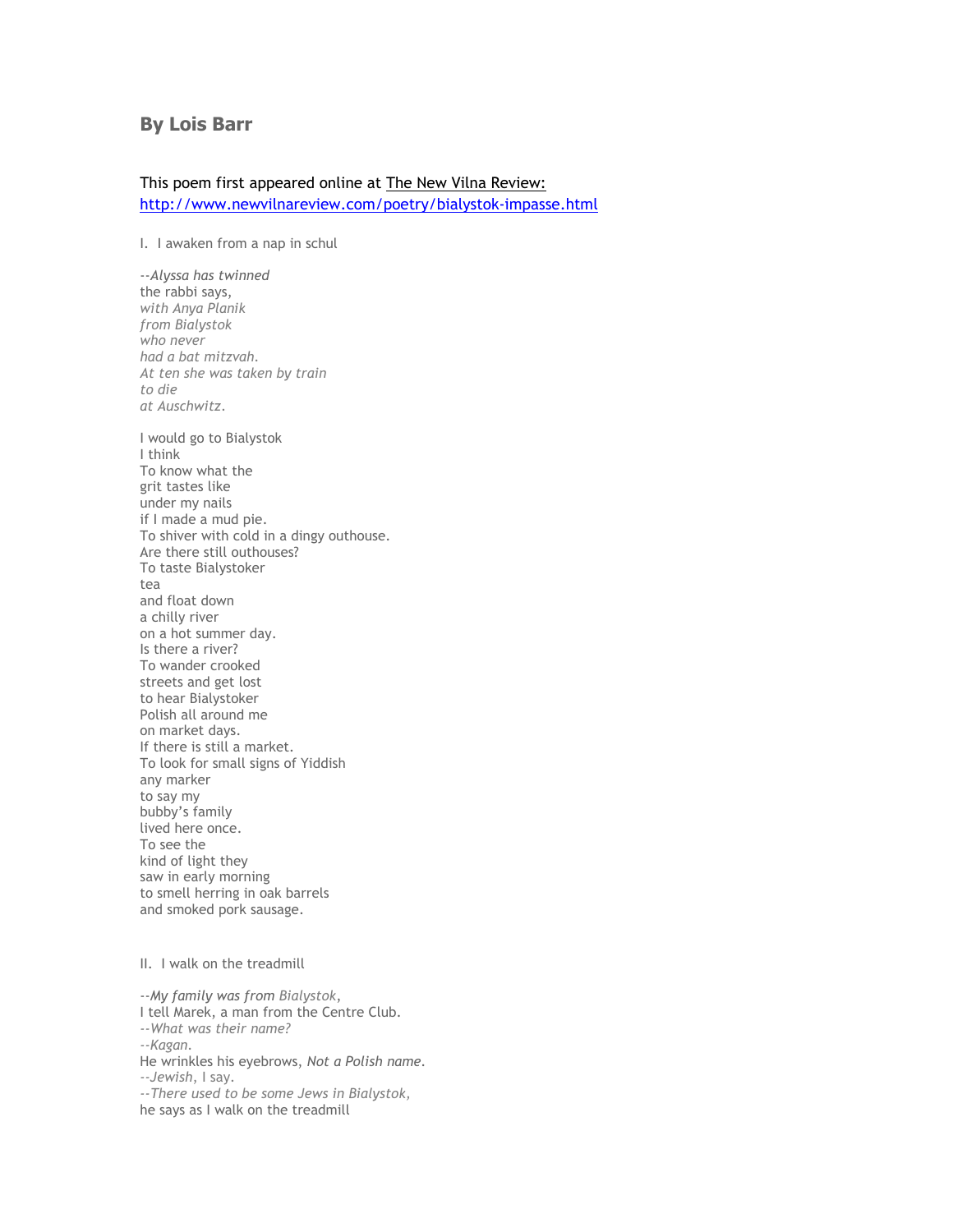and he sweats away on the transport. *--Yeah*, I say, *Over fifty thousand.* He smiles and increases the resistance.

I won't ever go to Bialystok. Won't ever know what Yiddish sounded like on Bialystoker tongues. Eat a warm Bialy or freshly churned butter on a potato just pulled from the earth.

III. I gather flowers

I pick a *margaritkale* and pluck its petals I go I stay I go I stay I go I stay Go! Stay! Daisies without petals-- graves without covers. Go.



Ronit Wiener, Artist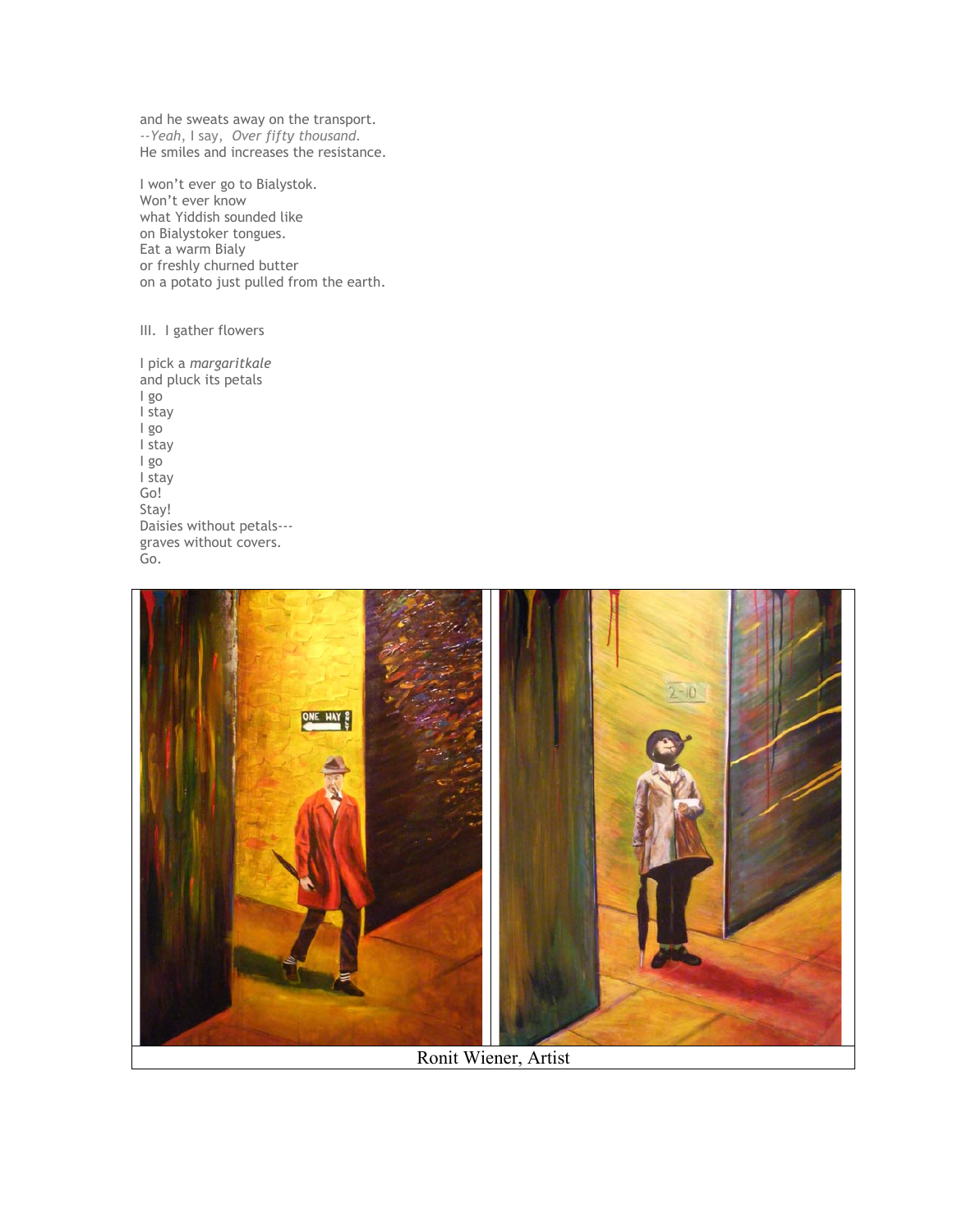#### **four senryu**

#### **By Charlotte Digregorio**

sultry day . . . motorist with tattoos gives directions

weeding again . . . the garter snake the new neighbor

reading Boccaccio's tales . . . the parish priest waves from his convertible

clouds move in . . . rainy-day neighbor waves from a distance

# **After The Will Is Read, I Am Given Custody Of The Old Mop**

#### **By Michael H. Brownstein**

I want to get regenerated into whoever I am supposed to be. A clam perhaps. A sea lion. The beginning curl of a great wave stretching itself across the ocean. Maybe just a unicorn.

These are the things I have learned: Reflective noise, Protein maladjustment, Everything double sided except for the palm of my hand.

Outside the grey moon almost blue has a Spanish hue, Olive and bran, Strong willed and intent, Muscle bound weather permitting.

If by some chance I fall on my head and die, What happens to everything I never did before?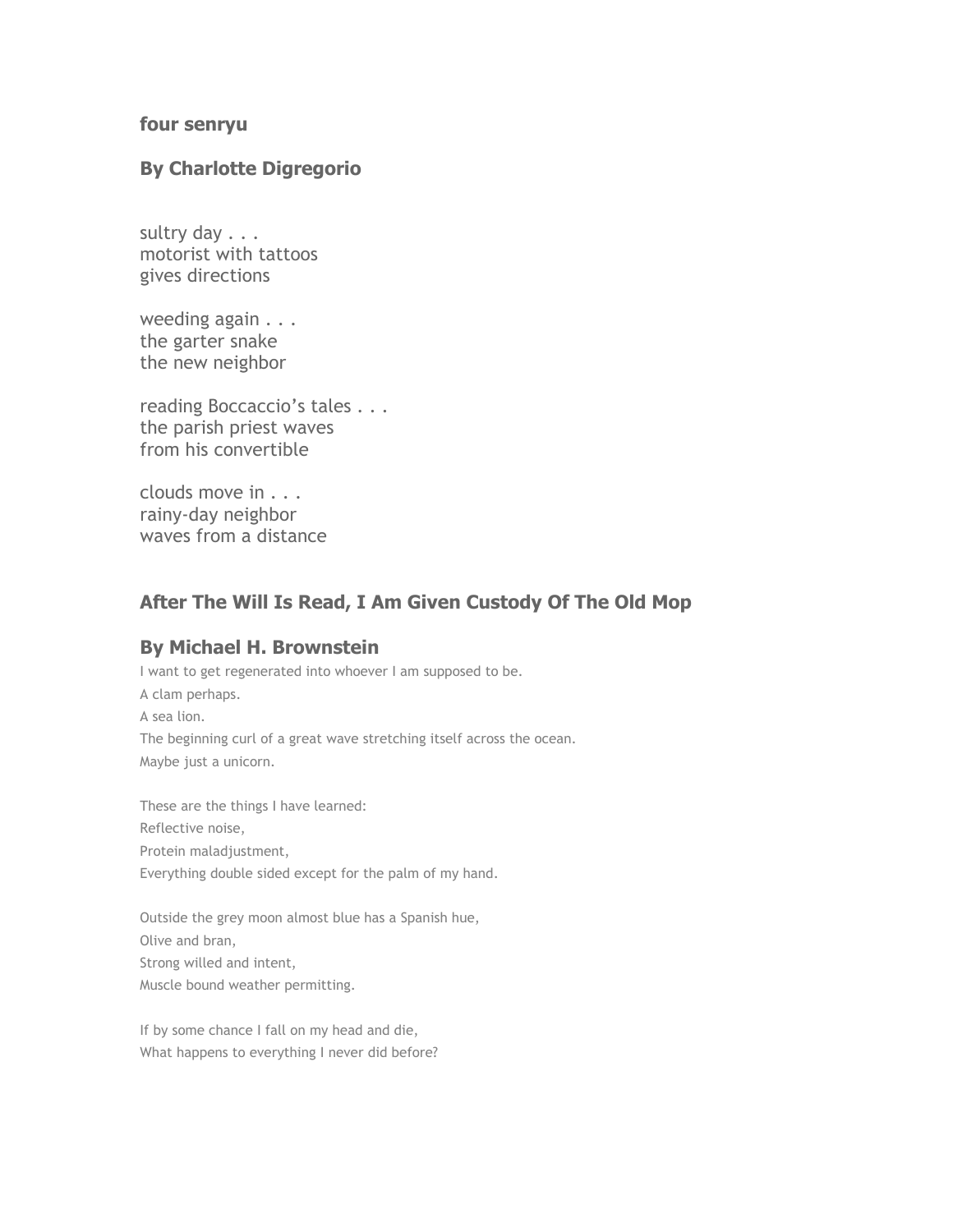# **My One Minute Before Midnight**

#### **By Bruce E. McNutt**

It is one minute before midnight But I am very young

I have 60 seconds left Before my bell is rung

If only I had known That life was so short

I would have prepared better Done more to help the world

Is there any way out To extend my time on Earth

No extensions possible Midnight arrives The clock tower announcing The final 12 chimes begun The first chime rung

I must be creative Somehow find a solution To this problem catastrophic I hear chimes two, three and four

I suddenly wonder What it is like in heaven The clock chimes seven

What have I done to deserve such a fate Be given no second chance My faith a victim As the clock chimes ten

As the clock chimes eleven I rediscover my faith Beg forgiveness For past transgressions For wasting my life

The clock chimes twelve Silence engulfs my person My final thought an odd one Before the curtain falls What if my eternal destination is hell

It is one minute after midnight

I am nowhere to be found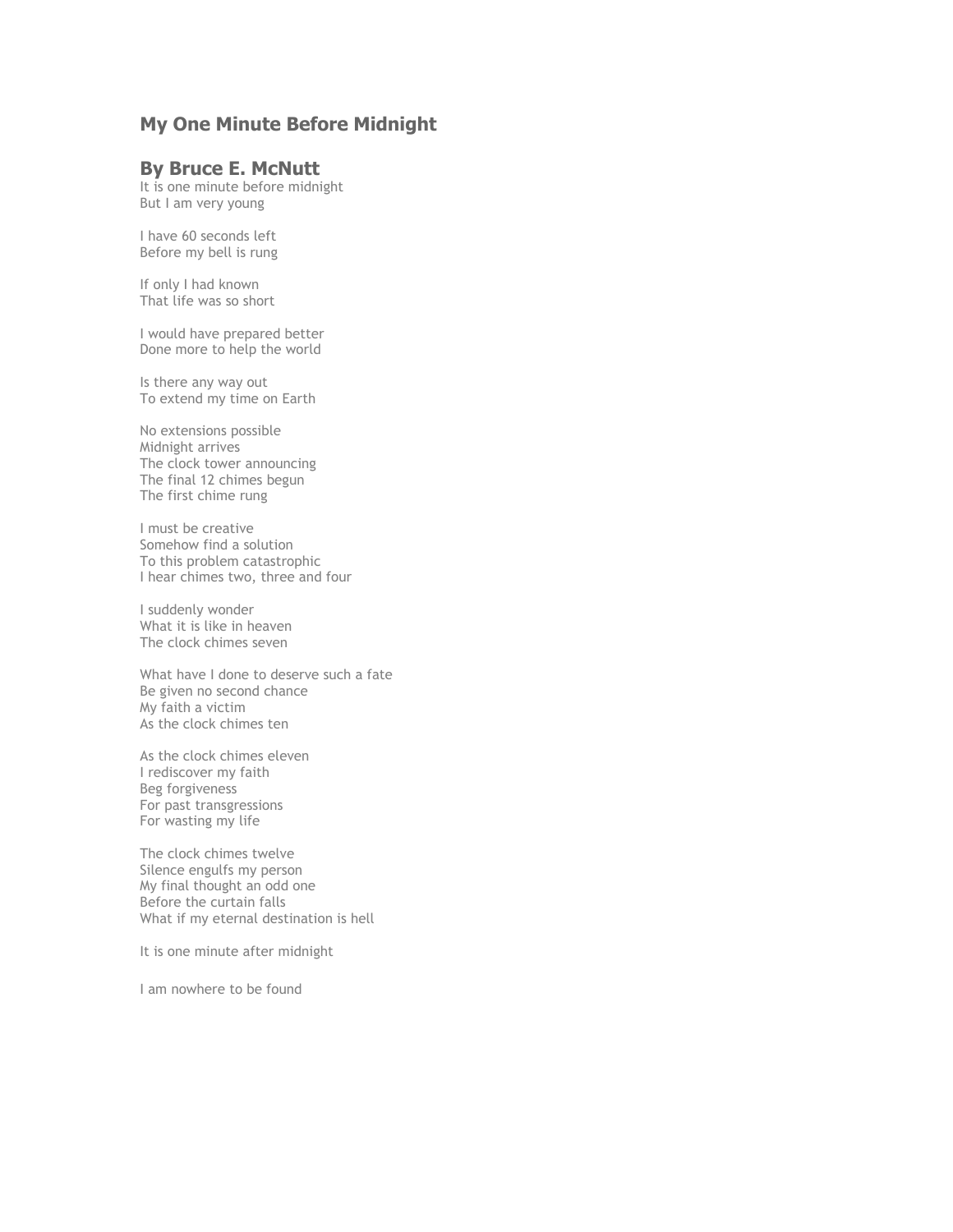

#### **Laurence Segil, Photographer**

#### **Roster Forever**

## **By Ryan K. Sauers**

Spring-sets punctuated with toxic bliss urban upheavals echoing chants of social miscarriages leaving bitter/sweet rhythms to plume

like afros from swaying heads of '60's hippies uncharted oomps uncharacterized in free meters thunder out poignant lyricism

soaked in copper tunes of hydraulic blues to pump bruised hearts of a people an audience witness to archetypes

of inner rebellions awash with anger primed fists rise high in a singular movement to rattle against worn out songs of Congress

only to stamp out idle anger with purpose and causation garbed in canvas cargos and a *nearly wild* top

a trombonist blows life onto the backs of bold crisp notes freshly baked from the morning high

in tune with a common voice drum beats swell charging the multitude flooding a mesmerized crowd

bitten by inequity and frustration for one last time vocalized in every guitar riff ripping chords of rising up

moving speaking as one fighting forward not within

on the play-list for today a tide of change one voice one struggle a wall of sound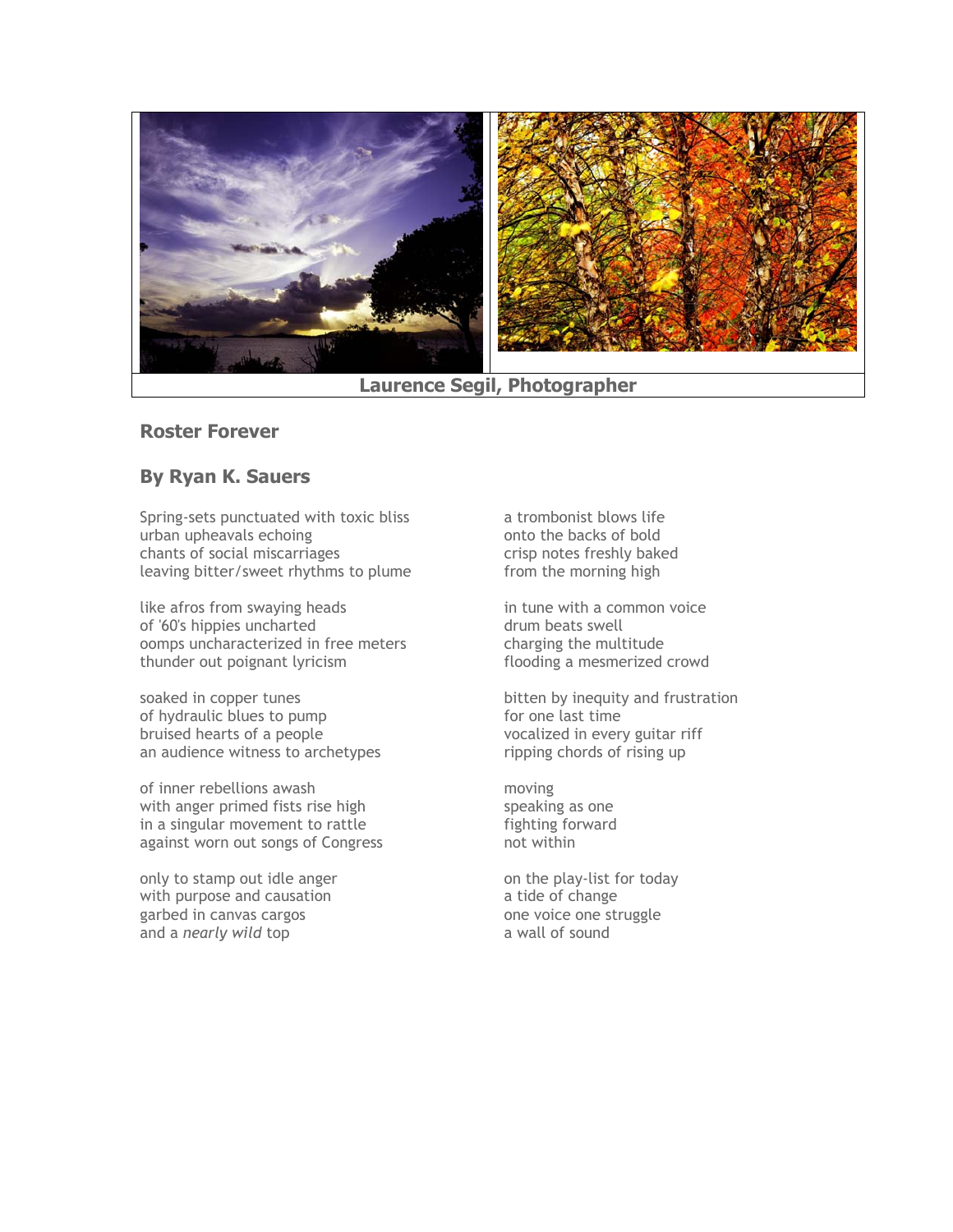## **It Is The Nature Of Seasons To Pass** Ken Dusynski, Photographer

## **By David J. Rogers**

#### **I.**

**Lazy and indifferent, a gull Confident of itself--white as a lily-- Passed over the field Behind my house; then without a cry Wheeled around back To the placid lake.**

#### **II.**

**All night rain-- Water rattled in the drain-- Liquid pebbles. The alarm on the dresser rattled too. The sun rose over lawns-- The pallor of dawn. So my life passes into and Out of my thoughts.**

#### **III.**

**At the base of a tree--sycamore I think-- Maple?--(I don't know) grow Mushrooms--white and brown. Shimmering heat surrounds me. Sounds of insects in the living room flitting… A spider on the mailbox spinning… A lady bug napping on a bell-shaped flower. Although the sun is bright Every gust of wind is pleasant and cool. Yet I feel something is missing.**

#### $\mathsf{I} \mathsf{V}$

**Wind billows and sucks the screen Yet nothing is disturbed, Not the gingham curtains Or red table cloth; Not the slightest ruffle of a sleeve; Nor is there a voice to be carried From room to room-- Only silence inside where Even in the breeze, like stone Nothing moves.**

#### **V.**

**A family of squirrels-- Family they seem-- Two large, two small, Are in the habit of Leaping from their home tree To my fence on some errand That appears exceedingly urgent. They hop so merrily--apparently content To share the field with me.**



#### **VI.**

**Wild birds calling, wild winds blowing, Mowers humming across fragrant grass, Trains rumbling--(Coal cars empty), Truck horns blaring, sirens screaming, Silly people laughing, Over hollow bridges footsteps thumping, Church bells ringing in open towers--Sunday. Boats dispersed on a lilting lake Bows pointed north, colored sails Sparkling in the sun--fair weather. Destinies resolve themselves Even when unattended. My life grows light as a feather.** 

#### **VII.**

**A new-born finch lost its footing And fell out of a tree. But the ground was soft as sponge. Relieved, Its mother sang happily all day, Stopping at eight. I'm hard at work though it's getting late. I use an orange as a paper weight.** 

#### **VIII.**

**Two seasons each year flocks of Familiar geese dine Punctually in the field-- Waddling, pecking, bickering like Children or thieves--then a truce-- Only a misunderstanding. Departing: poised, silent; Then torrents of wings--wings. I believe now I understand And could stay here forever, Passing my life**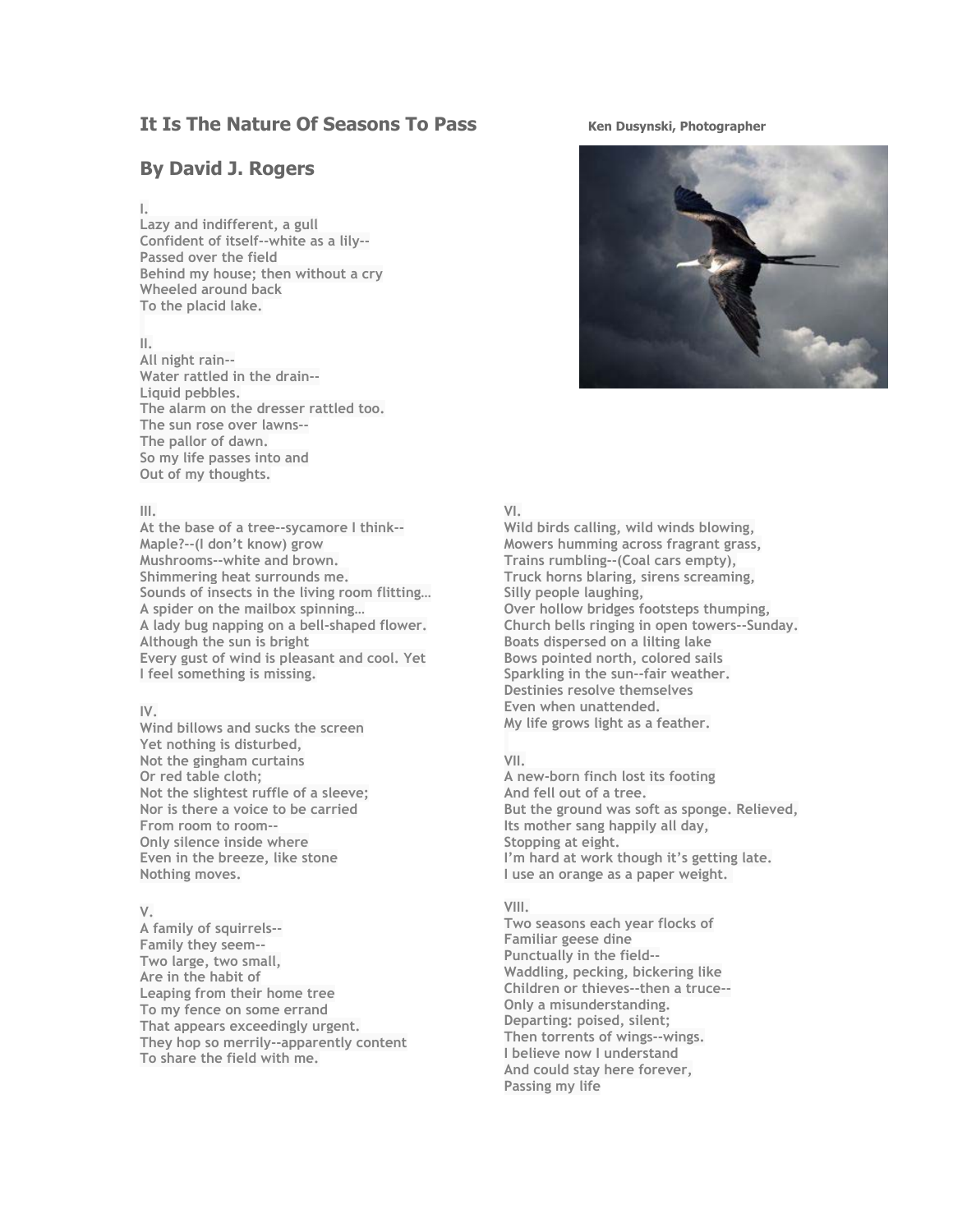Beside the field **Beside the indolent gull.**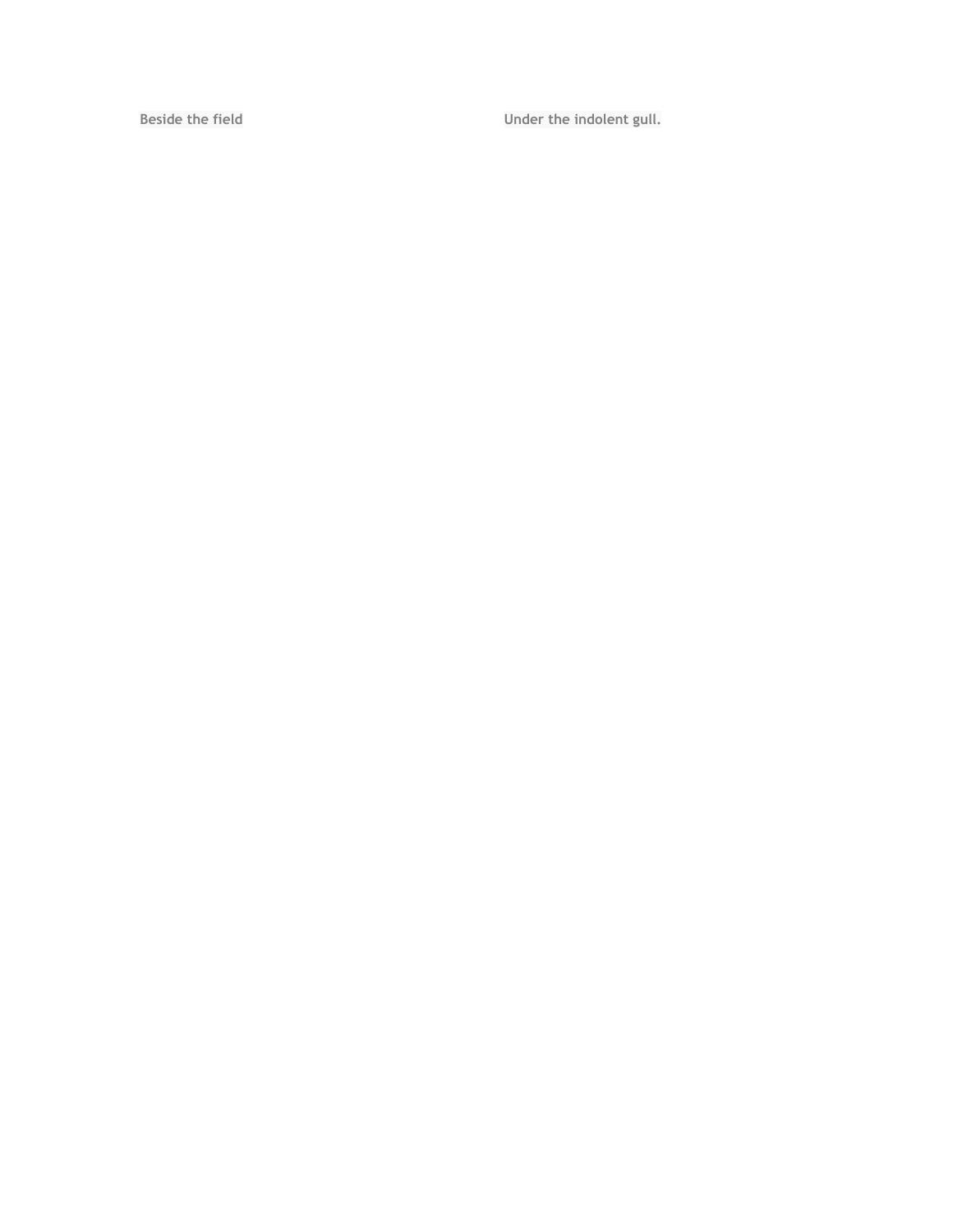## **"I'm From Highland Park"**



**By Kenny Sommer** 

On the road Meeting the people of America. Where are you from? I'm from Highland Park, Illinois. Oh you're a rich and powerful kid. Get this response all the time. Makes me want to say I'm from Chicago Or the North Chicago hood life. Talked with an at risk social worker Told him stories of overdoses and suicides. My parents made their money I have been spoiled It made me a careless man. HPHS was like a college Great knowledge but too much stress. You're Jewish, they say? No, I'm a mute Hitler on one side Moses on the other. My hometown leads in white collar crime So many of my friends divorce Their young kids left confused. I'm from Highland Park What beauty all around! The peaceful lake Michigan. The Risky Business house. Michael Jordan lived down the street. Most of our black men are sportsmen? A Bear or a Bull. Not many African Americans around. There are the snobs who shop, workout, dress fine and dine. There is Billy Corgan, the music king of the town. There's also all the hard working men and women Of different classes, religions, and race. As I travel I will continue to say I'm from Highland Park. Defend my home We put on are pants the same way you do. There are trust fund babies Also men and women who work 3 jobs. People who help the homeless and reach out. People who wake up at 4 am Run a business with the passion of the Lord. People who save lives. Americans who make freedom ring Teach, create, solve problems, and live straight. Yes, I'm from Highland Park Another great town of the United States.